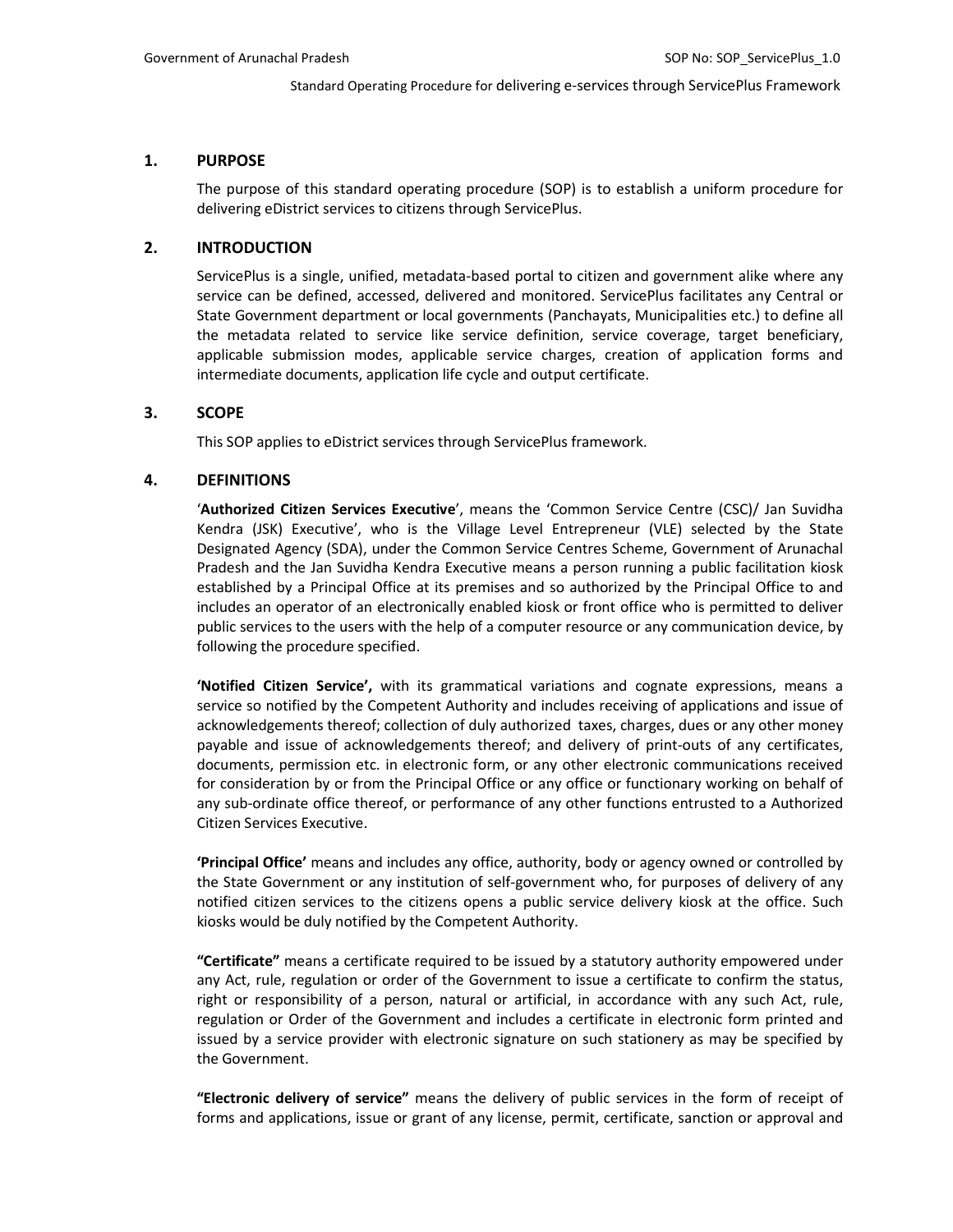the receipt or payment of money by electronic means or any other such public service rendered by following the procedure specified under these rules.

**"Deputy Commissioner "means** the Deputy Commissioner of the District.

**'District e-Governance Society'** means a non-profit organization, headed by the Deputy Commissioner, formed under the Registration of Societies Act, in order to provide overall guidelines and for the smooth delivery of all the operations related to the ServicePlus and Common Service Centres within the district.

"**Government**" means the Government of Arunachal Pradesh.

**'Prescribed charge',** with its grammatical variations and cognate expressions, means any duly authorized taxes, charges, dues or any other moneys due in respect of Notified Citizen Services payable by any person which such Authorized Citizen Services Executive is authorized to collect under these Rules or under general or special orders of the State Government or the Competent Authority, and shall include any Service charge.

**State Designated Agency',** with its grammatical variations and cognate expressions, means the nodal agency acting on behalf of the Government of Arunachal Pradesh for implementing the Common Service Centre (CSC) and Service Plus projects in the state of Arunachal Pradesh. The State Council for IT & e-Governance (SCITeG), the state IT department, is the notified State Designated Agency.

### **5. RESPONSIBILITIES**

### **5.1 State Designated Agency (SDA)**

- The State Designated Agency shall maintain a public domain for all the certificates issued, so that any external agency or authority may verify the authenticity of the certificates.
- The State Designated Agency shall maintain a public repository of all the Authorized Citizen Services Executives, Principal Offices and any other detail necessary to facilitate the right information to the citizens concerning availing of the notified citizen services.
- The State Designated Agency shall submit periodical MIS (Management Information System) to the Competent Authority.

### **5.2 Deputy Commissioner (DC)**

- Deputy Commissioner (DC) would have the overall responsibility for administering and delivery of selected services under the ServicePlus Project
- DC would be responsible to ensure that all government policies, Rules, government orders, etc are followed in essence while administering these services
- DC should regularly log into the ServicePlus application and perform work functions related to services under DC
- DC should take appropriate action against auto escalation triggered against any service under e-District
- DC should review the district wise MIS [Management Information System] reports generated for various services under ServicePlus Project and take appropriate action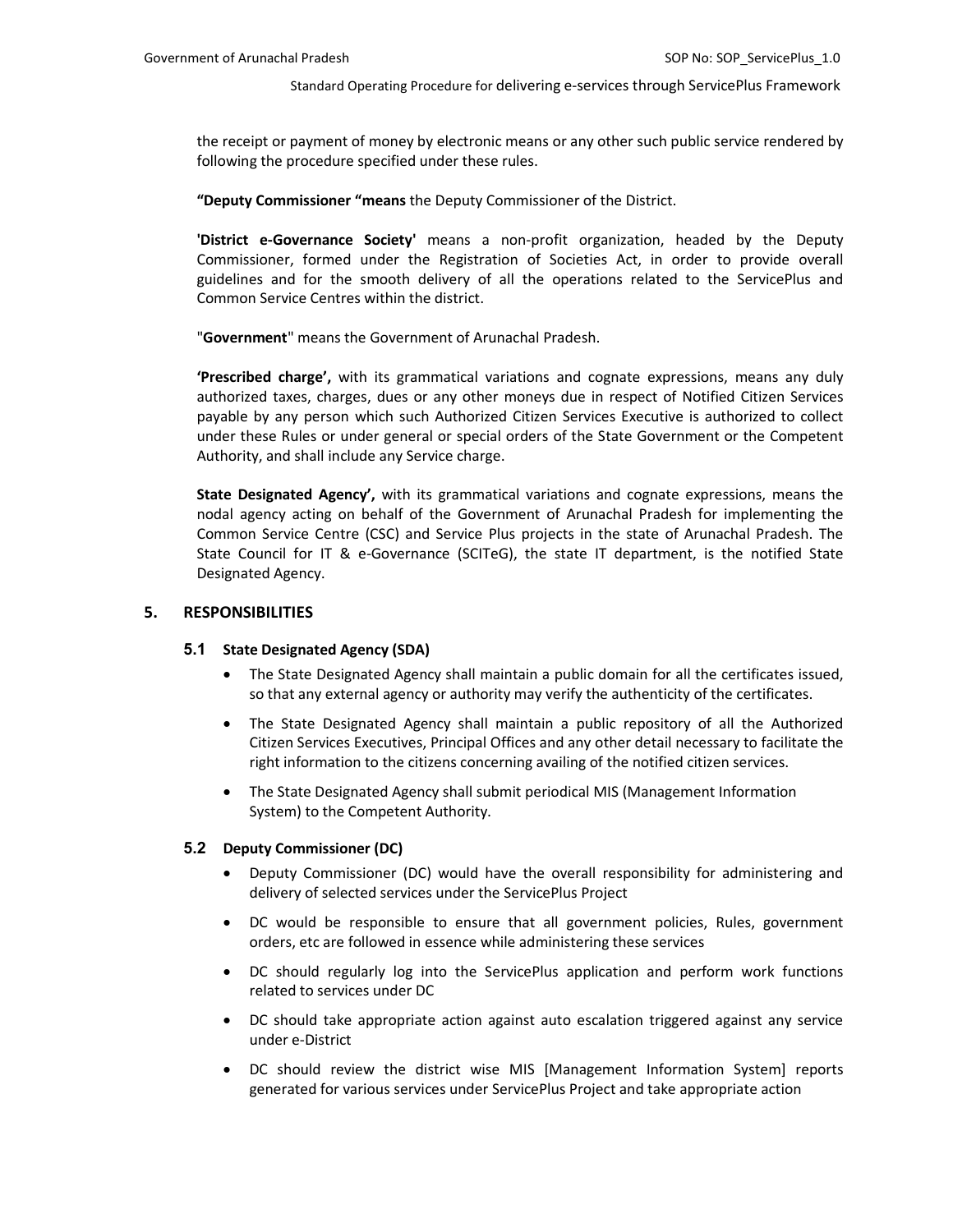- DC should protect his user name and password and should not allow any unauthorized usages. If the account is compromised the DC should contact the concerned authority immediately.
- DC as the Chairperson of DeGS [District e Governance Society] is responsible to take action against the vendor if the IT infrastructure – Computers, printers, scanners, etc is not in a good working condition or Service Level Agreement [SLA] defined in contract is not met.
- DC should preferably call monthly review meetings of Admin officers where ServicePlus Project has been implemented to discuss the constraints and pendency for various services.
- DC should ensure that the DS [Digital Signature] is arranged for the newly reported employees within the shortest period of time.
- It should be ensured that the person planned to be posted to a post requiring digital signature should not be given charge until he/she has received the DS. Parallel to this it should be ensured that the person holding charge of the post at that time should not be relieved until the new officer is in possession of the DS and is ready to take charge.
- The state administrator must be informed well in advance of all the transfers effected so that access rights may be created/modified/blocked for an officer.

### **5.3 Applicant**

- The applicant shall apply online for the service or fill the prescribed application form and submit it along with the supporting documents to the authorised Common Service Centre/Jan-suvidha Kendra.
- For online application, the applicant must register himself/herself in the ServicePlus portal.
- The Applicant must collect the acknowledgement slip after successful submission of the application.
- The applicant may have to visit the issuing office as and when called by the verifying authority for cross verification.

### **5.4 Authorized Citizen Services executive and the Appropriate Authority**

- The Authorized Citizen Services executive shall receive the filled in application, duly signed by the applicant along with the necessary supporting documents.
- On payment of prescribed charges, including service charge, the Authorized Citizen Services executive shall feed the application into the prescribed computer resource in the prescribed manner, the information provided by the citizen in the duly signed in application form (including the electronic copies of any documents presented by the applicant in support of his application) seeking to avail of any Notified Citizen Service which such executive is authorized to provide.
- The information so fed shall be represented in the form of an electronic record which would include a declaration by the applicant as to the correctness of information provided and the genuineness of documents presented in support of his application and his indemnifying the Authorized Citizen Services executive and the Appropriate Authority from liability in the event of the information being found to be false or the document being found to be not genuine or correct.
- Such electronic record shall be in the nature of an application addressed to the Appropriate Authority through the Authorized Citizen Services executive concerned, and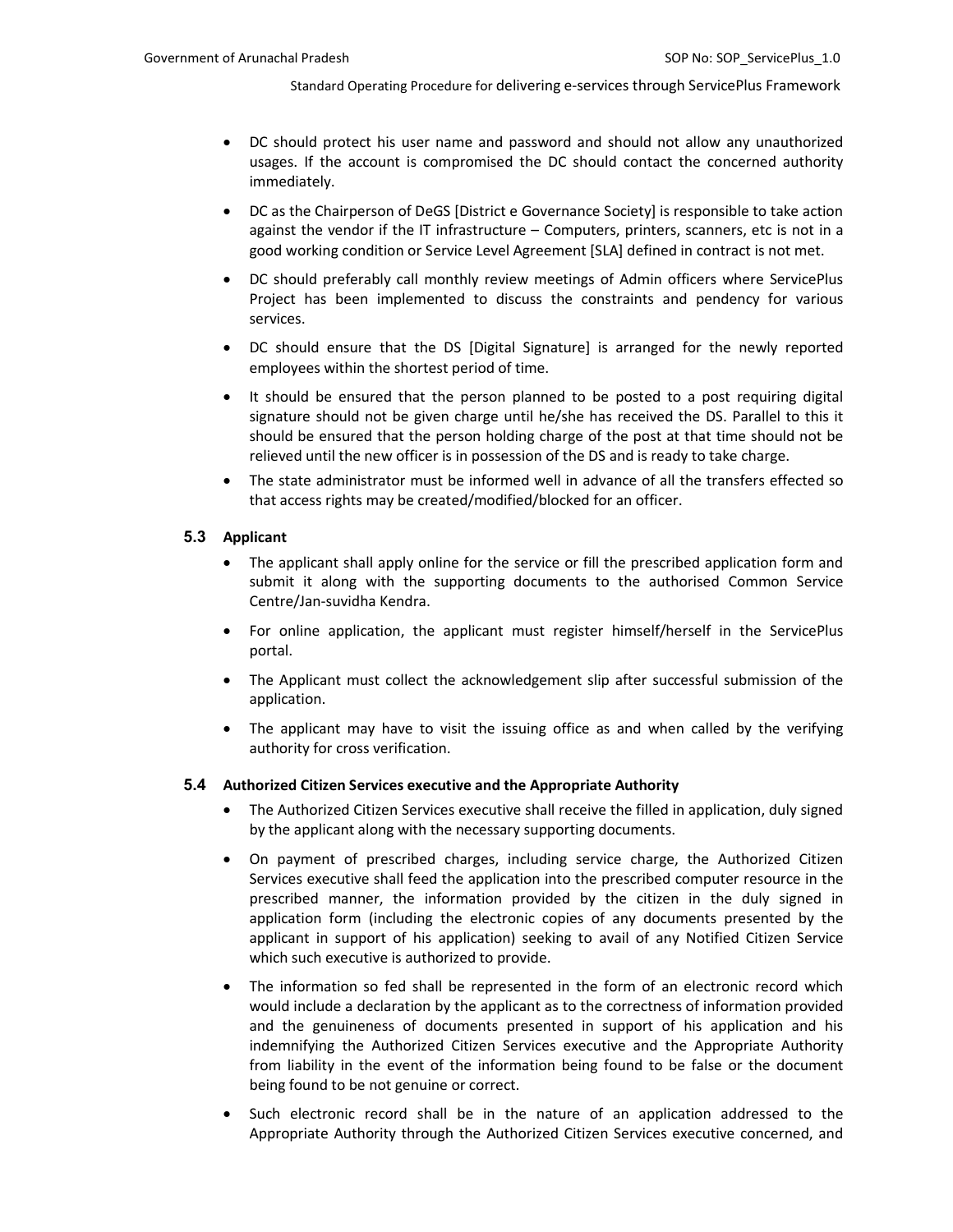may be printed out on paper by the Authorized Citizen Services executive for future purposes.

- The Authorized Citizen Services executive shall submit the electronic record of the application, coupled with the electronic copies of the documents presented in support thereof, thereby storing the same on the prescribed computer resource in the prescribed manner.
- The Authorized Citizen Services executive shall take a print-out on paper of such acknowledgement and shall give the same to the applicant after affixing his signature and the date in token of the print-out on paper being a true representation of the information contained in the acknowledgement
- The Authorized Citizen Services executive shall also forward the manual application form along with the supporting documents to the office the concerned Approving Authority.
- The Appropriate Authority then compare and authenticate the information contained in the hard copy application with that in the received electronic record.
- The Appropriate Authority, after such inquiry or calling for reports etc. as it deems fit, shall record its decision in electronic form in the prescribed manner, whereupon the appropriate document in respect of the citizen service applied for shall be generated as an electronic record by the prescribed computer resource which the Appropriate Authority shall authenticate by affixing its digital signature, and shall store the authenticated electronic record on the prescribed computer resource in the prescribed manner.
- The Appropriate Authority may cause a print-out on paper of the electronic record of the aforesaid appropriate document to be taken, and affix his signature(s) thereon with date, and cause it to be included in the record relating to the application.
- Upon decision on his application, the applicant may approach the Authorized Citizen Services Executive who shall take a print-out on paper in the prescribed manner from the prescribe computer resource the aforesaid appropriate document in electronic form duly authenticated by the digital signature of the Appropriate Authority.
- The Competent Authority or the State Government may prescribe procedure, in addition to the procedure indicated in these Rules, in respect of any particular Notified Citizen Service, or class of such Services
- Authorized Citizen Services Executive shall be responsible for maintenance and safe custody of all records received, created or maintained by him electronically, or otherwise, for purposes of these Rules or under the instructions of the Appropriate Authority; and, in the event of suspension or termination of his appointment, such Executive shall deposit all such records with the Deputy Commissioner of the corresponding district in the prescribed manner.
- The Service Centre Agency shall be responsible for maintaining the accounts as well as for depositing in the prescribed manner the prescribed charges received by the CSC Centre after retaining service charges payable to the CSC Centre.
- Authorized Citizen Services Executive shall be responsible for any loss, inconvenience, damage or liability arising out of any negligence, mischief or undue delay in providing the service, accepting or transmitting fake, forged, or false documents or information to the Appropriate Authority or to any applicant for any Notified Citizen Service.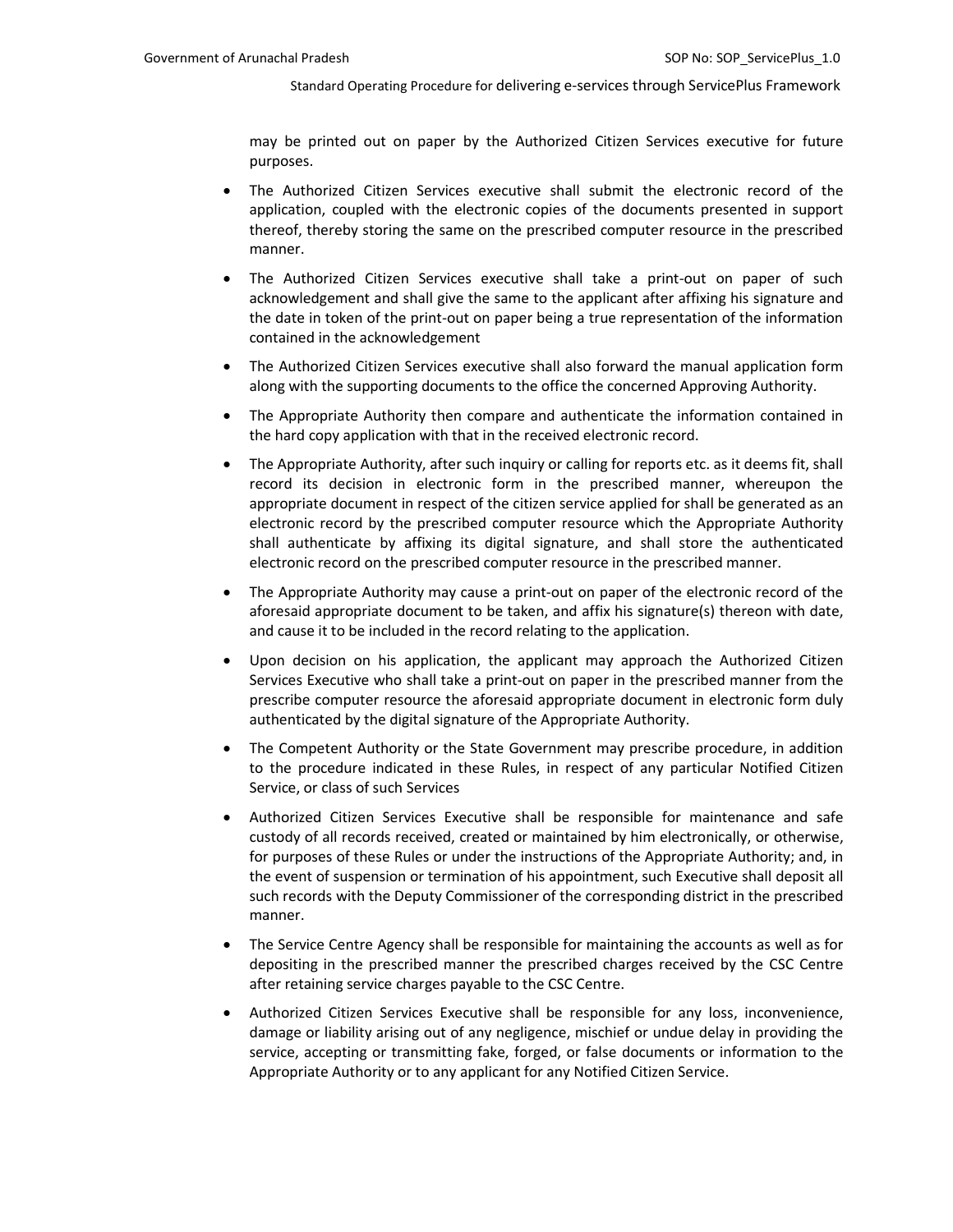### **6. SPECIFIC PROCEDURE**

### **6.1 Where to apply for service**

Channel  $1$  – The applicant can apply online by logging into the ServicePlus website http://eservice.arunachal.gov.in.

Channel 2 - The applicant can submit the application in standard format at the Common Service Centers (CSC)/ Jansuvidha counter of the DC office (wherever applicable) along with the required supporting documents.

## **6.2 Supporting Documents to be enclosed/uploaded along with the application form** Refer Annexure A

### **6.3 Process of delivering eServices**

All government officers, executives, clerks, etc. who are directly or indirectly accountable for the services under ServicePlus, should have valid credentials in the ServicePlus application for discharging their responsibility.

The processes for registration, application & processing are laid as below:

| <b>S. No.</b> | Process Description for Dependent and Income Certificate                                                                                                                                                                                                                                                                                                                                                |  |
|---------------|---------------------------------------------------------------------------------------------------------------------------------------------------------------------------------------------------------------------------------------------------------------------------------------------------------------------------------------------------------------------------------------------------------|--|
| 1.            | For online submission mode, the applicant will register himself/herself in the<br>proposed Service Plus application (in case of new applicant) or will use the previously<br>generated User-id or password.                                                                                                                                                                                             |  |
| 2.            | The applicant submits the application online.<br>In offline mode the applicant can submit the paper application to the CSC/JSK kiosk<br>along with the supporting documents.                                                                                                                                                                                                                            |  |
| 3.            | The applicant/ authorised Citizen Service executive at the Kiosk will enter the details,<br>scan & upload the supporting documents (including photograph) in the ServicePlus<br>application.<br>In case of link failure, the authorised Citizen Service executive will receives the<br>application and issue a token number to the applicant.                                                           |  |
| 4.            | For final submission of the application, the applicant then makes the payment of the<br>requisite fee towards the service in one of the following modes:<br>a) Cash<br>b)<br><b>Online Payment</b>                                                                                                                                                                                                      |  |
| 5.            | Subsequent to the successful submission of the application in ServicePlus, an<br>acknowledgement receipt will be generated, having the unique reference number for<br>the application, a print-out of which is to be retained by the applicant. The Service<br>Plus application will send an automatic SMS notifying the applicant about the<br>successful submission and application reference number. |  |
| 6.            | Thereafter, the application will be routed to the Dealing assistant (DA)/Clerk of<br>concerned line department.                                                                                                                                                                                                                                                                                         |  |
| 7.            | The concerned DA will log into the ServicePlus application and scrutinizes the online<br>application along with the supporting documents and checks for their correctness.                                                                                                                                                                                                                              |  |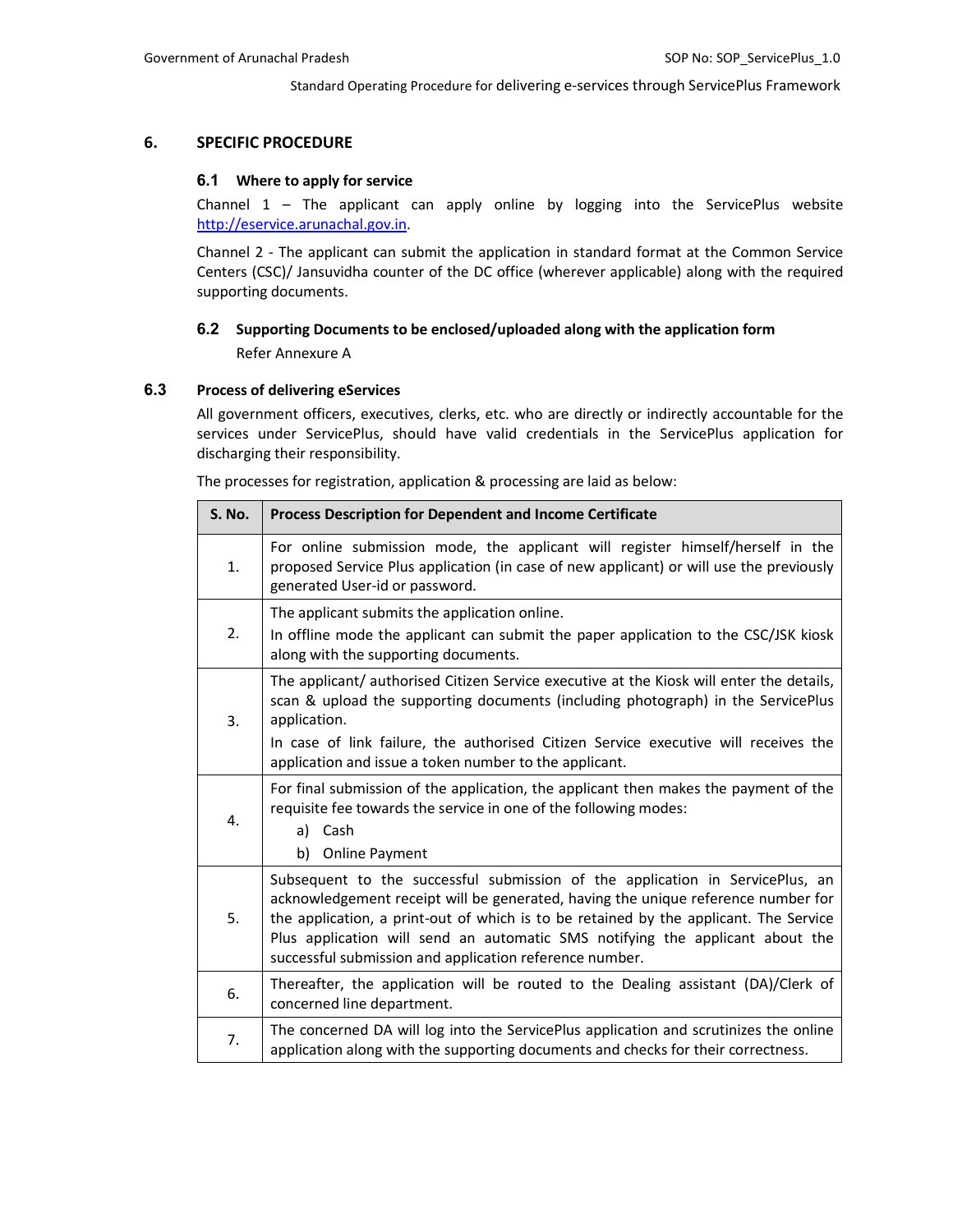| S. No. | Process Description for Dependent and Income Certificate                                                                                                                                                                                                                               |  |  |
|--------|----------------------------------------------------------------------------------------------------------------------------------------------------------------------------------------------------------------------------------------------------------------------------------------|--|--|
|        | If the application is found correct in all respect, then the DA will forward the<br>application to the concerned Branch officer of the issuing office for verification.<br>OR.                                                                                                         |  |  |
| 8.     | If the application is invalid or not correct, then the DA can reject the application.<br>OR.                                                                                                                                                                                           |  |  |
|        | If the application needs minor correction, then DA can return the application to the<br>applicant/citizen service executive for correction and re-submission.                                                                                                                          |  |  |
|        | In all the above cases, an SMS will be sent to the applicant notifying about the status<br>of the application.                                                                                                                                                                         |  |  |
| 9.     | The concerned Branch officer will log into the ServicePlus application and pull the<br>application marked to him for verification and comments.                                                                                                                                        |  |  |
|        | If the application is found correct in all respect, then the branch officer will forward<br>the application to the approving officer for approval. The branch officer can also<br>exercise the option of calling the applicant for in-person verification.<br><b>OR</b>                |  |  |
| 10.    | If the application is not correct, then the branch officer can reject the application.<br><b>OR</b>                                                                                                                                                                                    |  |  |
|        | If the application needs minor correction, then branch officer can return the<br>application to the applicant/JSK or CSC executive for correction and re-submission.<br>In all the above cases, an SMS will be sent to the applicant notifying about the status<br>of the application. |  |  |
| 11.    | The approving officer will log into the ServicePlus application and pull the application<br>for approval and comments.                                                                                                                                                                 |  |  |
| 12.    | If the application is found correct in all respect, then the Approving officer will<br>approve and forward the application to the branch officer for issue.<br>OR                                                                                                                      |  |  |
|        | If the application is not correct, then the approving officer can reject the application.                                                                                                                                                                                              |  |  |
| 13.    | The branch officer will log into the ServicePlus application and pull the application for<br>issuing it to the applicant using his/her digital signature. An SMS will be sent to the<br>applicant notifying about the issue of application.                                            |  |  |
| 14.    | Thereafter, the hard copy of the certificate can be printed by the applicant himself on<br>his login or by the citizen service executive upon production of the acknowledgement<br>receipt.                                                                                            |  |  |

| <b>S. No.</b> | <b>Process Description for Character Certificate</b>                                                                                                                                                        |  |
|---------------|-------------------------------------------------------------------------------------------------------------------------------------------------------------------------------------------------------------|--|
| 1.            | For online submission mode, the applicant will register himself/herself in the<br>proposed Service Plus application (in case of new applicant) or will use the previously<br>generated User-id or password. |  |
| 2.            | The applicant submits the application online.<br>In offline mode the applicant can submit the paper application to the CSC/JSK kiosk<br>along with the supporting documents.                                |  |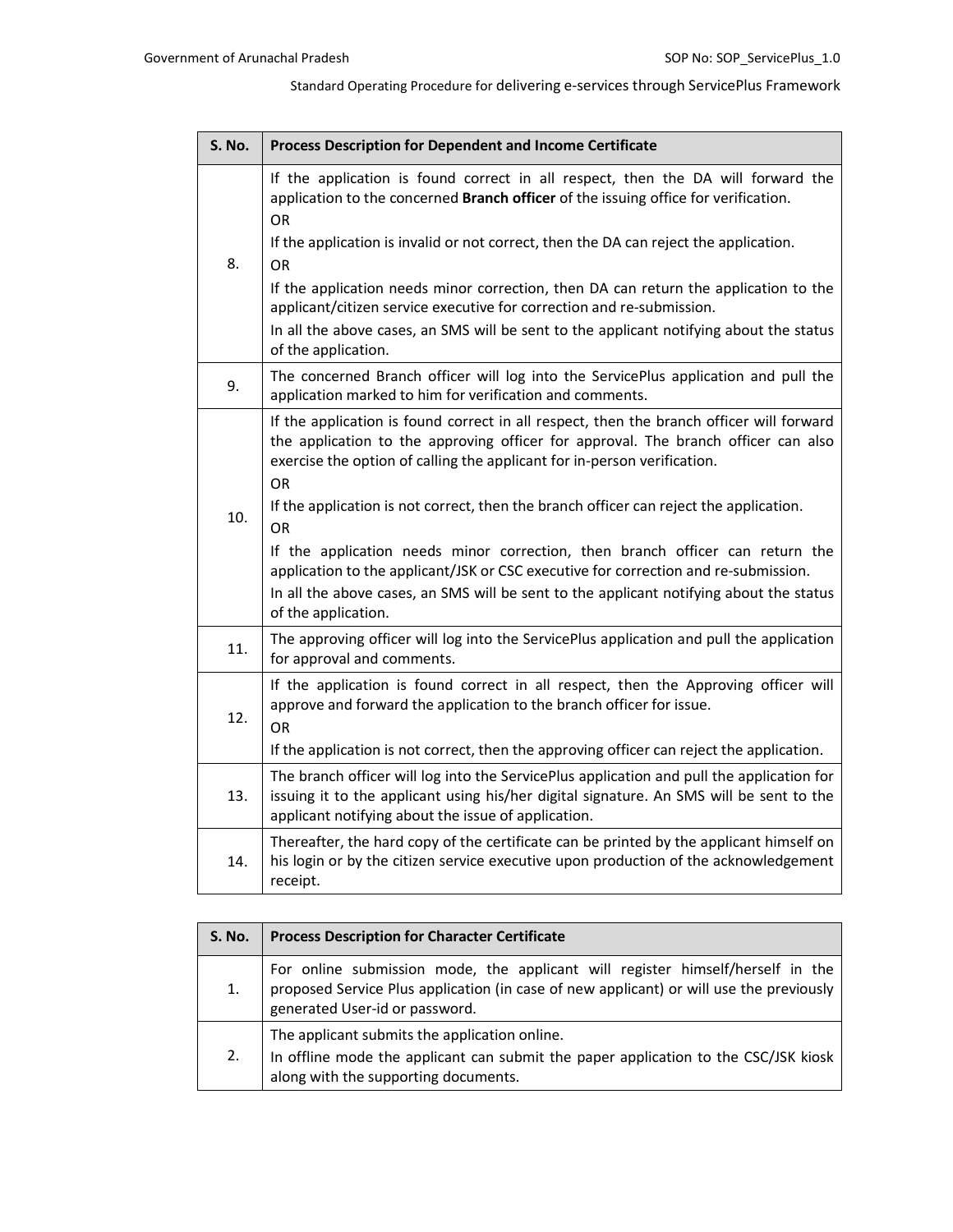| <b>Process Description for Character Certificate</b>                                                                                                                                                                                                                                                                                                                                                    |  |
|---------------------------------------------------------------------------------------------------------------------------------------------------------------------------------------------------------------------------------------------------------------------------------------------------------------------------------------------------------------------------------------------------------|--|
| The applicant/ authorised Citizen Service executive at the Kiosk will enter the details,<br>scan & upload the supporting documents (including photograph) in the ServicePlus<br>application.                                                                                                                                                                                                            |  |
| In case of link failure, the authorised Citizen Service executive will receives the<br>application and issue a token number to the applicant                                                                                                                                                                                                                                                            |  |
| For final submission of the application, the applicant then makes the payment of the<br>requisite fee towards the service in one of the following modes:<br>a) Cash<br><b>Online Payment</b><br>b)                                                                                                                                                                                                      |  |
| Subsequent to the successful submission of the application in ServicePlus, an<br>acknowledgement receipt will be generated, having the unique reference number for<br>the application, a print-out of which is to be retained by the applicant. The Service<br>Plus application will send an automatic SMS notifying the applicant about the<br>successful submission and application reference number. |  |
| Thereafter, the application will be routed to the Dealing assistant (DA)/Clerk of<br>concerned line department.                                                                                                                                                                                                                                                                                         |  |
| The concerned DA will log into the ServicePlus application and scrutinizes the online<br>application along with the supporting documents and checks for their correctness.                                                                                                                                                                                                                              |  |
| If the application is found correct in all respect, then the DA will forward the<br>application to the <b>branch officer</b> of the issuing office for approval and issue.<br>OR<br>If the application is not correct, then the DA can reject the application.                                                                                                                                          |  |
| <b>OR</b>                                                                                                                                                                                                                                                                                                                                                                                               |  |
| If the application needs minor correction, then DA can return the application to the<br>applicant/authorised Citizen Service executive for correction and re-submission.                                                                                                                                                                                                                                |  |
| In all the above cases, an SMS will be sent to the applicant notifying about the status<br>of the application.                                                                                                                                                                                                                                                                                          |  |
| The branch officer will log into the ServicePlus application and pull the application. If<br>the application is found correct in all respect, then the branch officer will approve and<br>issue the certificate to the applicant using his/her digital signature. An SMS will be<br>sent to the applicant notifying about the issue of application<br>OR.                                               |  |
| If the application is not correct, then the approving officer can reject the application.                                                                                                                                                                                                                                                                                                               |  |
| Thereafter, the hard copy of the certificate can be printed by the applicant himself on<br>his login or by the authorised Citizen Service executive upon production of the<br>acknowledgement receipt.                                                                                                                                                                                                  |  |
|                                                                                                                                                                                                                                                                                                                                                                                                         |  |

| S. No. | Process Description for PRC, TRC and ST Certificate                                                                                                                                                         |  |
|--------|-------------------------------------------------------------------------------------------------------------------------------------------------------------------------------------------------------------|--|
| 1.     | For online submission mode, the applicant will register himself/herself in the<br>proposed Service Plus application (in case of new applicant) or will use the previously<br>generated User-id or password. |  |
| 2.     | The applicant submits the application online.<br>In offline mode the applicant can submit the paper application to the CSC/JSK kiosk<br>along with the supporting documents.                                |  |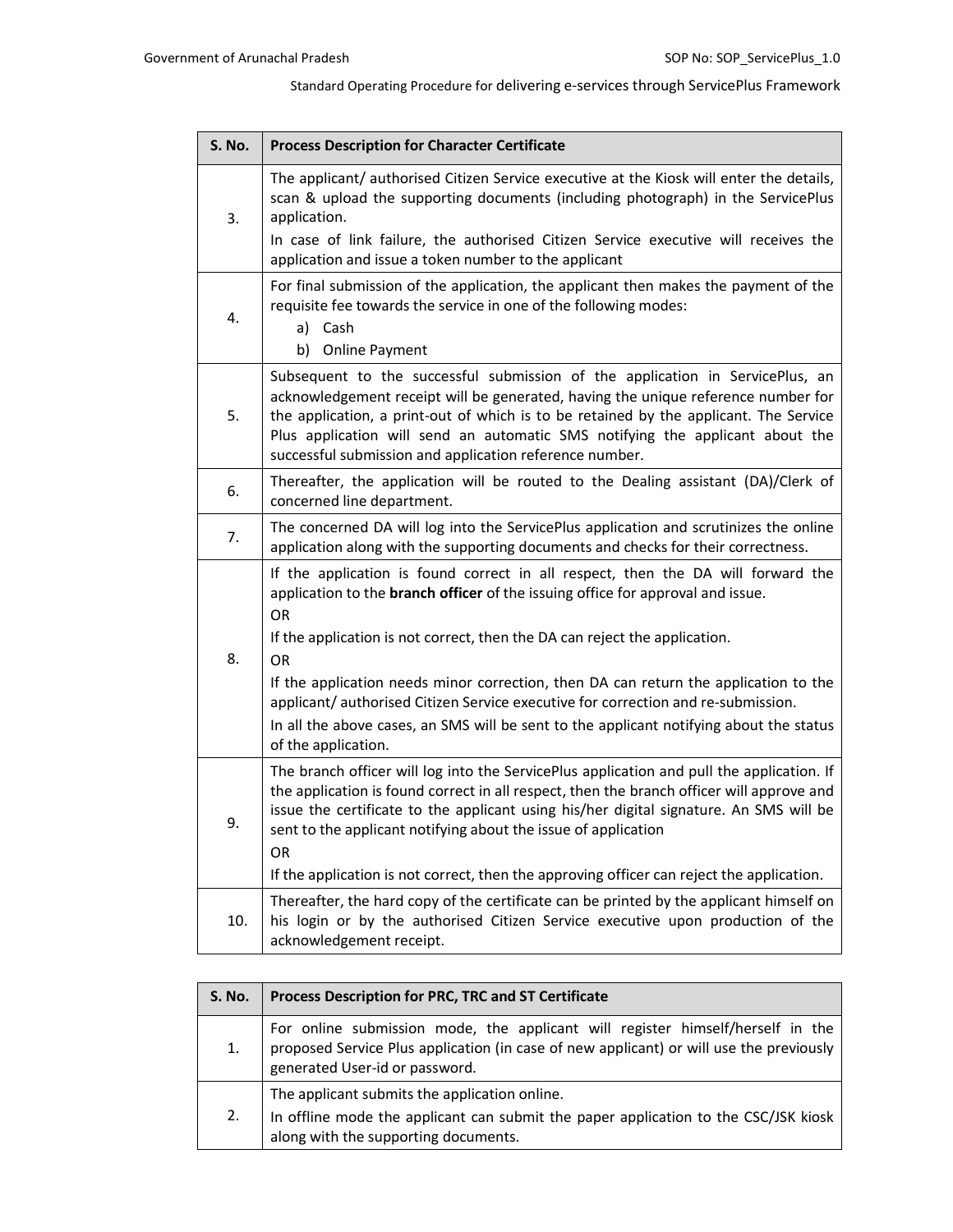| S. No. | Process Description for PRC, TRC and ST Certificate                                                                                                                                                                                                                                                                                                                                                     |
|--------|---------------------------------------------------------------------------------------------------------------------------------------------------------------------------------------------------------------------------------------------------------------------------------------------------------------------------------------------------------------------------------------------------------|
| 3.     | The applicant/ authorised Citizen Service executive at the Kiosk will enter the details,<br>scan & upload the supporting documents (including photograph) in the ServicePlus<br>application.                                                                                                                                                                                                            |
|        | In case of link failure, the authorised Citizen Service executive will receives the<br>application and issue a token number to the applicant.                                                                                                                                                                                                                                                           |
| 4.     | For final submission of the application, the applicant then makes the payment of the<br>requisite fee towards the service in one of the following modes:                                                                                                                                                                                                                                                |
|        | a) Cash<br><b>Online Payment</b><br>b)                                                                                                                                                                                                                                                                                                                                                                  |
| 5.     | Subsequent to the successful submission of the application in ServicePlus, an<br>acknowledgement receipt will be generated, having the unique reference number for<br>the application, a print-out of which is to be retained by the applicant. The Service<br>Plus application will send an automatic SMS notifying the applicant about the<br>successful submission and application reference number. |
| 6.     | Thereafter, the application will be routed to the Dealing assistant (DA)/Clerk of<br>concerned line department.                                                                                                                                                                                                                                                                                         |
| 7.     | The concerned DA will log into the ServicePlus application and scrutinizes the online<br>application along with the supporting documents and checks for their correctness.                                                                                                                                                                                                                              |
|        | If the application is found correct in all respect, then the DA will forward the<br>application to the concerned Branch officer of the issuing office for verification.<br>OR.                                                                                                                                                                                                                          |
| 8.     | If the application is not correct, then the DA can reject the application.<br><b>OR</b>                                                                                                                                                                                                                                                                                                                 |
|        | If the application needs minor correction, then DA can return the application to the<br>applicant/citizen service executive for correction and re-submission.                                                                                                                                                                                                                                           |
|        | In all the above cases, an SMS will be sent to the applicant notifying about the status<br>of the application.                                                                                                                                                                                                                                                                                          |
| 9.     | The concerned Branch officer will log into the ServicePlus application and pull the<br>application marked to him for verification and comments.                                                                                                                                                                                                                                                         |
|        | If the application is found correct in all respect, then the branch officer will forward<br>the application to the approving officer for approval. The branch officer can also<br>exercise the option of calling the applicant for in-person verification.<br>OR                                                                                                                                        |
| 10.    | If the application is not correct, then the branch officer can reject the application.<br><b>OR</b>                                                                                                                                                                                                                                                                                                     |
|        | If the application needs minor correction, then branch officer can return the<br>application to the applicant/citizen service executive for correction and re-<br>submission.                                                                                                                                                                                                                           |
|        | In all the above cases, an SMS will be sent to the applicant notifying about the status<br>of the application.                                                                                                                                                                                                                                                                                          |
| 11.    | The approving officer will log into the ServicePlus application and pull the application<br>for approval and issue thereafter.                                                                                                                                                                                                                                                                          |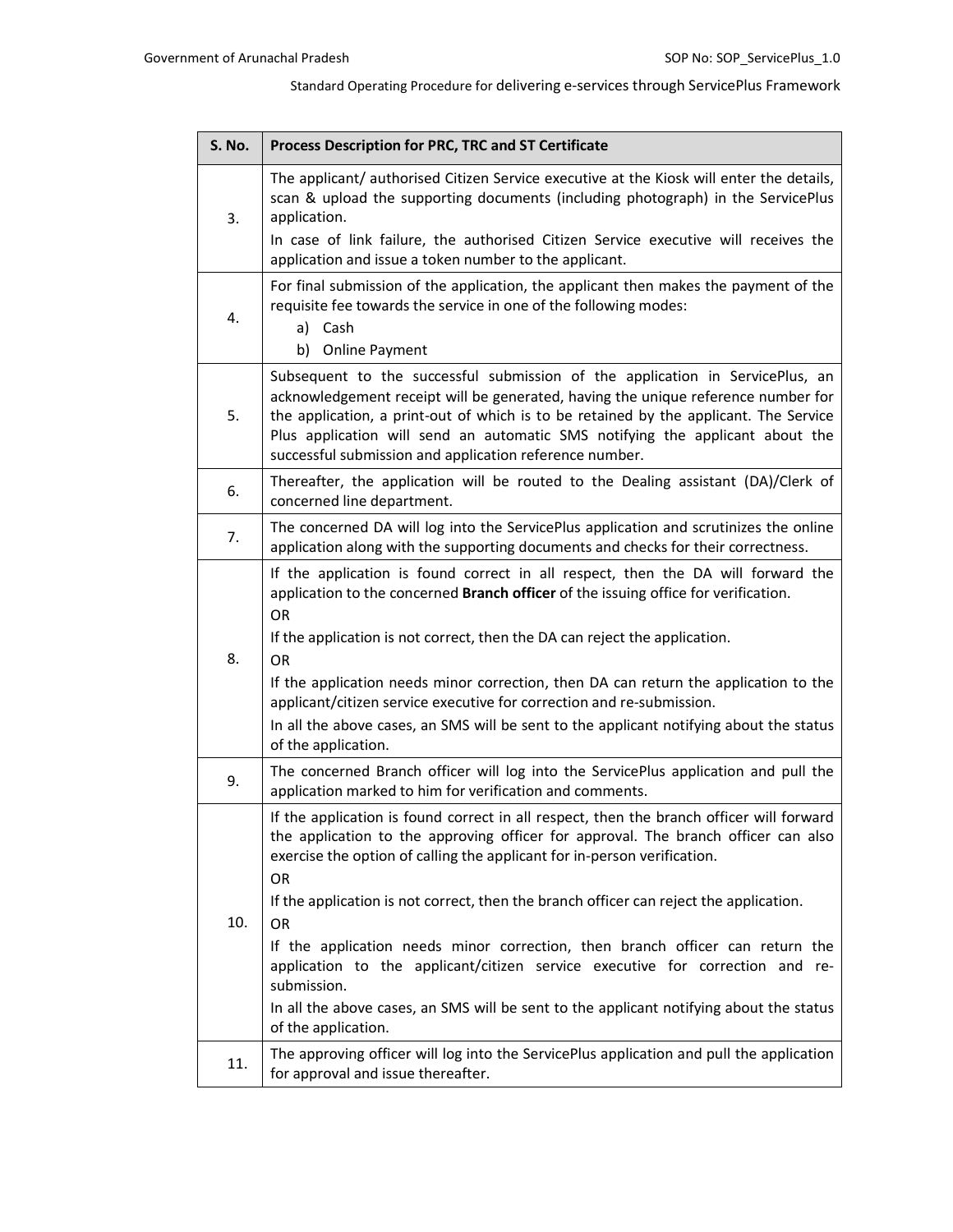| <b>S. No.</b> | Process Description for PRC, TRC and ST Certificate                                                                                                                                                                                                                                                                                                             |  |  |
|---------------|-----------------------------------------------------------------------------------------------------------------------------------------------------------------------------------------------------------------------------------------------------------------------------------------------------------------------------------------------------------------|--|--|
| 12.           | If the application is found correct in all respect, then the Approving officer will<br>approve and issue the certificate to the applicant using his/her digital signature. An<br>SMS will be sent to the applicant notifying about the issue of application.<br>OR<br>If the application is not correct, then the approving officer can reject the application. |  |  |
| 13.           | Thereafter, the hard copy of the Caste certificate can be printed by the applicant<br>himself on his login or by the citizen service executive upon production of the<br>acknowledgement receipt.                                                                                                                                                               |  |  |

## **7. FORMS/TEMPLATES TO BE USED**

Refer Annexure B

Annexure A

| S. no. | Name of the<br><b>Service</b>          | <b>Supporting Documents required</b>                                                                                                                                                                                                                                                                                                   |  |
|--------|----------------------------------------|----------------------------------------------------------------------------------------------------------------------------------------------------------------------------------------------------------------------------------------------------------------------------------------------------------------------------------------|--|
| 1.     | Scheduled<br>Tribe (ST)<br>Certificate | Mandatory:<br>Verification document from GB/HGB and Admin Officer<br>Attested copy of Land Allotment Passbook (Urban) of Father/ Guardian<br>٠<br>corresponding to Present Address<br>Or<br>Attested copy of Land Possession Certificate (Rural) of Father/ Guardian                                                                   |  |
|        |                                        | corresponding to Present Address<br>Passport-sized Coloured Photo                                                                                                                                                                                                                                                                      |  |
|        |                                        | <b>Optional:</b><br>Attested Copy of Birth Certificate<br>Attested copy of Father's ST Certificate<br>Attested Copy of Applicant's Permanent Resident Certificate<br>٠                                                                                                                                                                 |  |
| 2.     | Dependent<br>Certificate               | Mandatory:<br>" Verification letter of Parents by Head of the Department, Government of<br>Arunachal Pradesh stating the relationship (Government)<br>0r<br>Parents' ST Certificate/ Birth Certificate (Non-Government)<br>Affidavit from Local Executive Magistrate<br>Identity proof (Voter ID/PAN/Aadhaar/Passport/Driving Licence) |  |
| 3.     | Income<br>Certificate                  | Mandatory:<br>Salary Statement for last 12 months from DDO (Government Employee)<br>Or<br>Certificate from BDO (For Rural areas)                                                                                                                                                                                                       |  |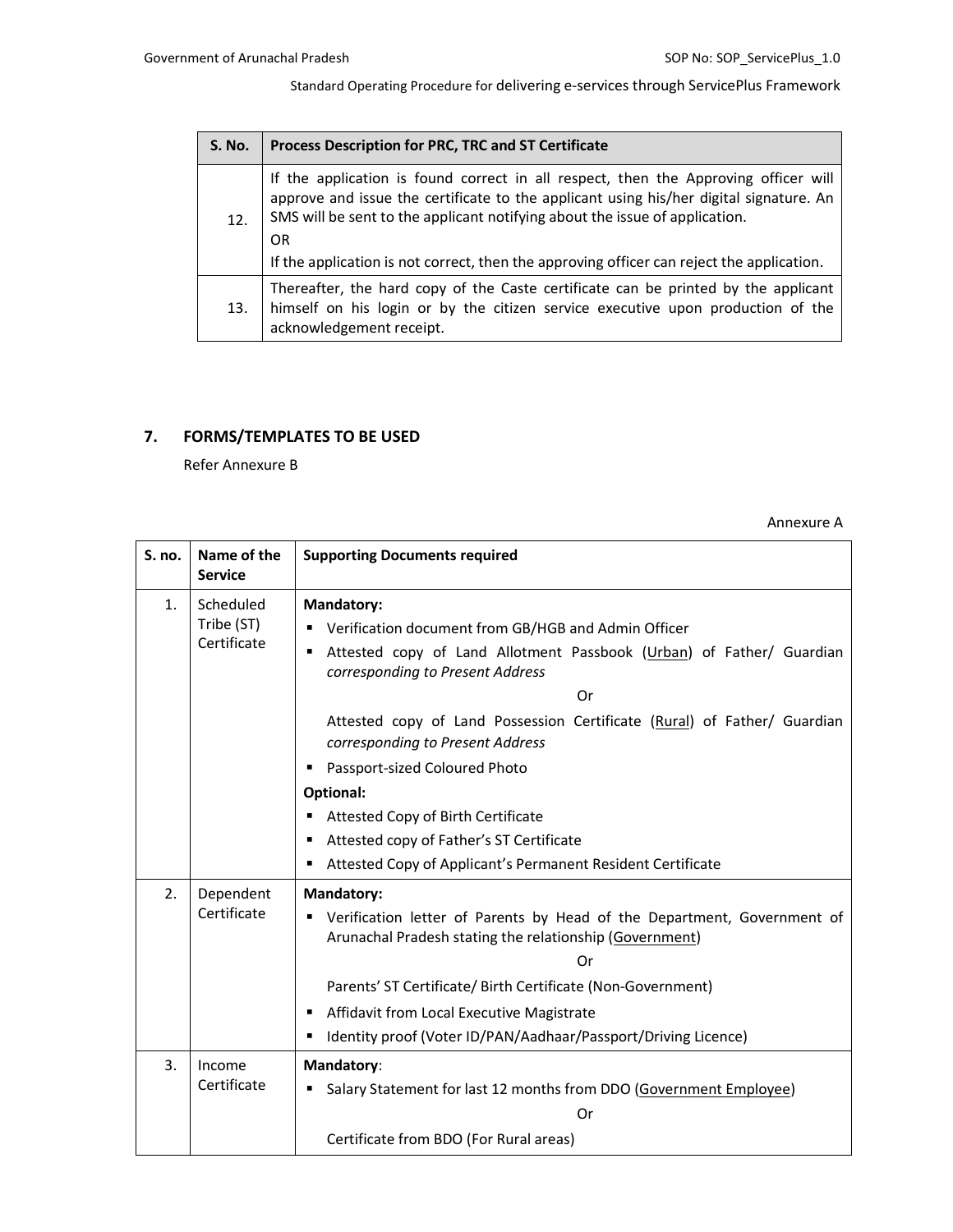| S. no. | Name of the<br><b>Service</b> | <b>Supporting Documents required</b>                                                                                                           |  |
|--------|-------------------------------|------------------------------------------------------------------------------------------------------------------------------------------------|--|
|        |                               | Or                                                                                                                                             |  |
|        |                               | Certificate from DAO, DHO, DVO, etc (For persons having income from                                                                            |  |
|        |                               | Agriculture, Horticulture and Veterinary Sources).                                                                                             |  |
|        |                               | (APST Non-Government Employee)                                                                                                                 |  |
|        |                               | Or                                                                                                                                             |  |
|        |                               | IT Return/Form 16 (Non APST Non-Government Employee)                                                                                           |  |
|        |                               | <b>Optional:</b>                                                                                                                               |  |
|        |                               | Proof of Address: Attested copy of Voter's ID Card/ Adhaar Card/ LPC/ Land<br>п<br>Allotment Passbook/ Ration Card/ LPG Card/ Driver's License |  |
| 4.     | Character<br>Certificate      | " Letter of Recommendation by Head of the Department, Government of<br>Arunachal Pradesh (Government employee)                                 |  |
|        |                               | Or                                                                                                                                             |  |
|        |                               | Police Verification Report from the local Police Station (Non-Government<br>employee)                                                          |  |
|        |                               | 0r                                                                                                                                             |  |
|        |                               | Letter of Recommendation by the Head of Educational Institution (Student)                                                                      |  |
|        |                               | Passport-sized Coloured Photo<br>п                                                                                                             |  |
| 5.     | Permanent                     | <b>Mandatory:</b>                                                                                                                              |  |
|        | Resident                      | Verification document from GB/HGB and Admin Officer<br>٠                                                                                       |  |
|        | Certificate<br>(PRC)          | Attested copy of Land Allotment Passbook (Urban) of Father/ Guardian<br>п<br>corresponding to Permanent Address                                |  |
|        |                               | Or                                                                                                                                             |  |
|        |                               | Attested copy of Land Possession Certificate (Rural) of Father/ Guardian<br>corresponding to Permanent Address                                 |  |
|        |                               | Attested copy of Father's PRC                                                                                                                  |  |
|        |                               | Passport-sized Coloured Photo<br>п                                                                                                             |  |
|        |                               | Optional:                                                                                                                                      |  |
|        |                               | Attested Copy of Birth Certificate<br>Е                                                                                                        |  |
|        |                               | Attested Copy of Applicant's Tribe Resident Certificate<br>п                                                                                   |  |
|        |                               | Surrendering of previous PRC, in case of Change in Address                                                                                     |  |
| 6.     | Temporary                     | <b>Mandatory:</b>                                                                                                                              |  |
|        | Resident<br>Certificate       | Category 1 : APST (Government)                                                                                                                 |  |
|        | (TRC)                         | Appointment Order/Transfer Order/Govt. Identity Card                                                                                           |  |
|        |                               | <b>ST Certificate</b>                                                                                                                          |  |
|        |                               | Category 2 : APST (Business)                                                                                                                   |  |
|        |                               | <b>Trading License</b>                                                                                                                         |  |
|        |                               | ST Certificate                                                                                                                                 |  |
|        |                               | Category 3 : APST (General)                                                                                                                    |  |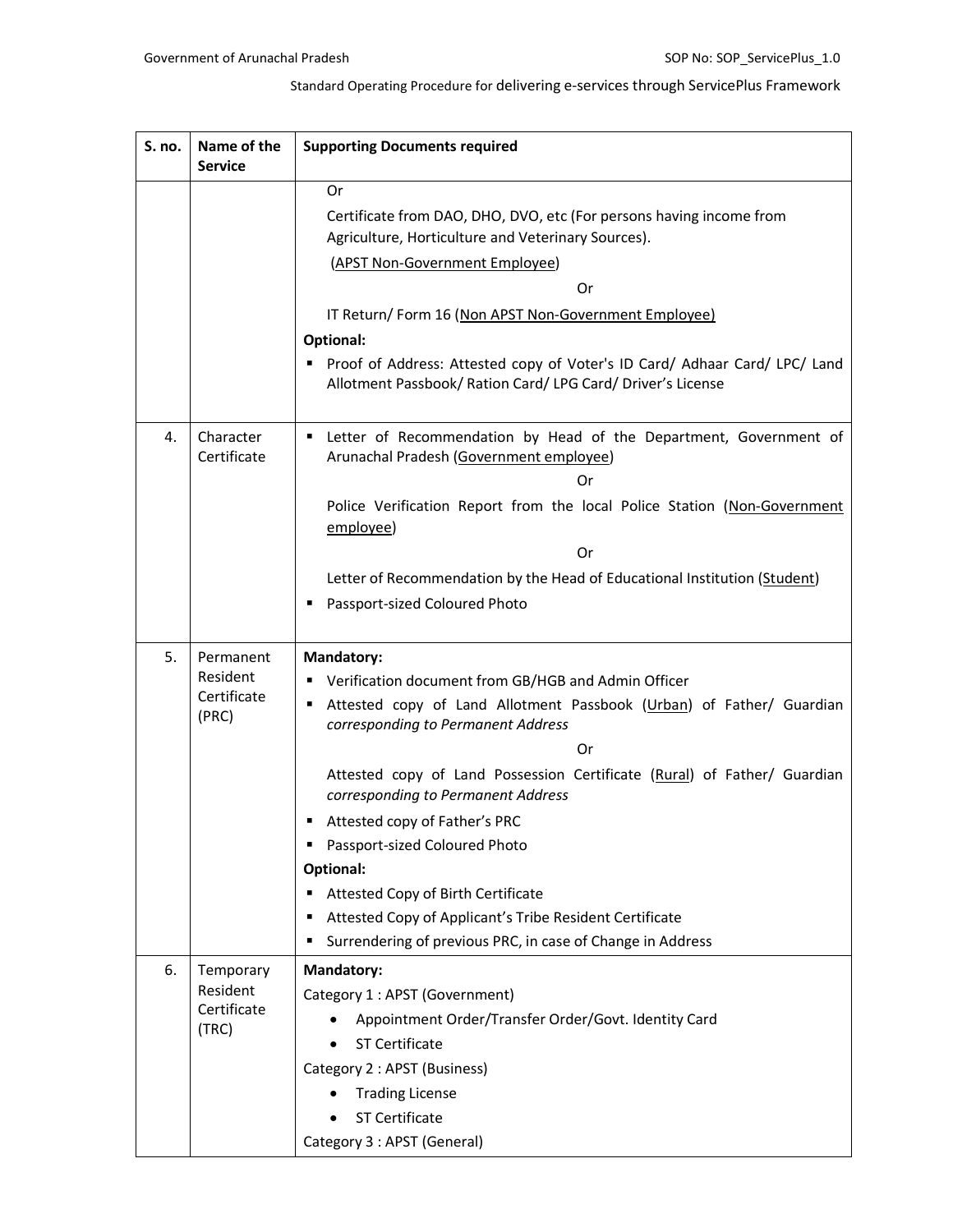| S. no. | Name of the<br><b>Service</b> | <b>Supporting Documents required</b>                                            |
|--------|-------------------------------|---------------------------------------------------------------------------------|
|        |                               | Govt. Identity Card /LPC/Land Allotment Passbook/Trading License of<br>Guardian |
|        |                               | <b>ST Certificate</b>                                                           |
|        |                               | Category 4 : Non APST (Government)                                              |
|        |                               | Appointment Order/Transfer Order/Govt. Identity Card                            |
|        |                               | Inner Line Permit                                                               |
|        |                               | Category 5 : Non APST (Business)                                                |
|        |                               | <b>Trading License</b>                                                          |
|        |                               | Inner Line Permit                                                               |
|        |                               | Category 6 : Non APST (General)                                                 |
|        |                               | Govt. Identity Card / Trading License of Guardian                               |
|        |                               | <b>Inner Line Permit</b>                                                        |
|        |                               | Optional:                                                                       |
|        |                               | Attested Copy of Birth Certificate                                              |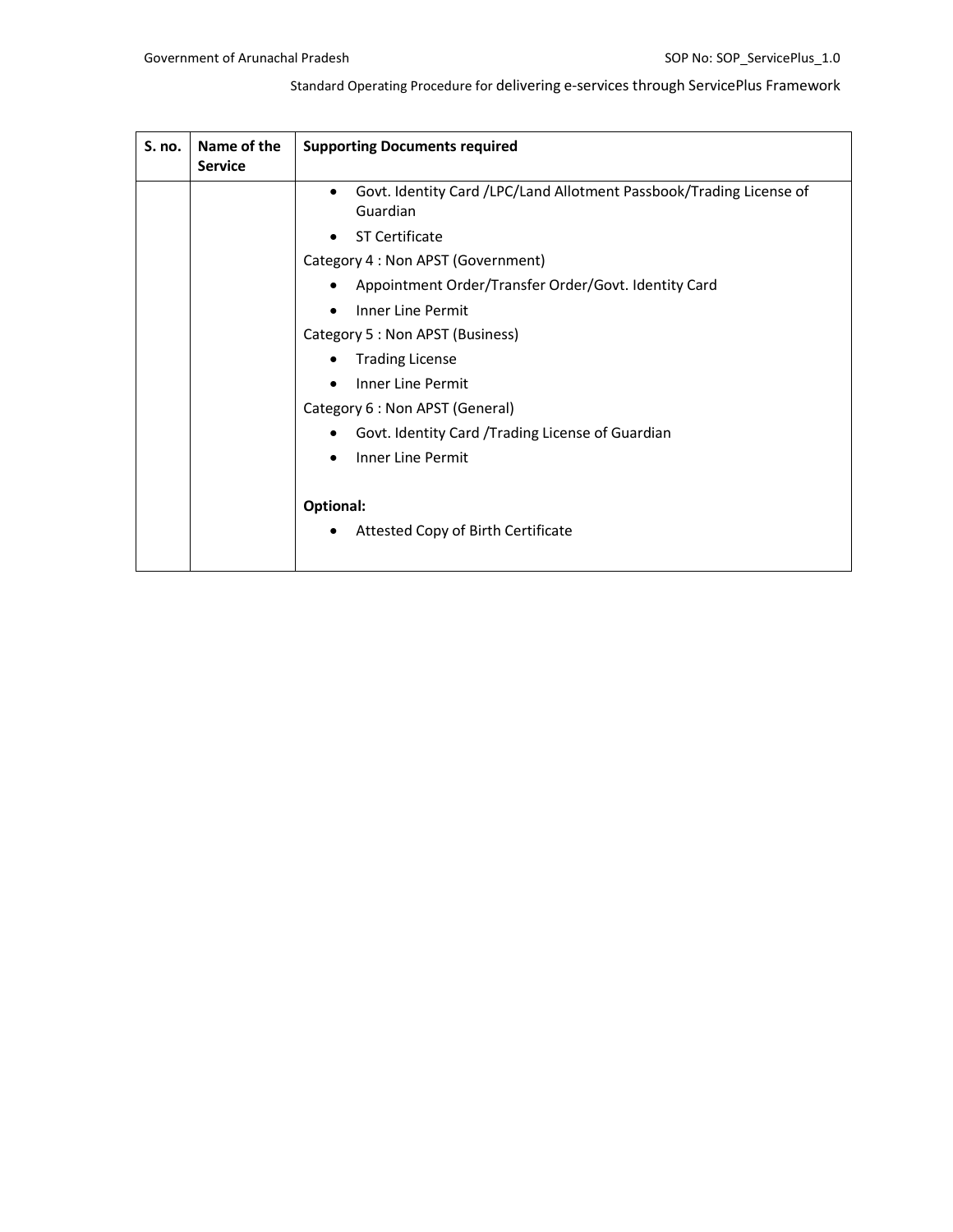Annexure B

### **Predefined Template for Dependent Certificate**

| <b>GOVERNMENT OF ARUNACHAL PRADESH</b>                                                                   |                                   |
|----------------------------------------------------------------------------------------------------------|-----------------------------------|
| <b>VERIFICATION</b>                                                                                      |                                   |
| (In case of Person for whom the certificate is required is dependent upon Parent working in Govt Sector) |                                   |
|                                                                                                          |                                   |
|                                                                                                          |                                   |
|                                                                                                          |                                   |
|                                                                                                          |                                   |
|                                                                                                          |                                   |
|                                                                                                          |                                   |
|                                                                                                          | Signature with name & designation |
|                                                                                                          | Of HOD/Employer                   |
|                                                                                                          | (with Seal)                       |
|                                                                                                          |                                   |
|                                                                                                          |                                   |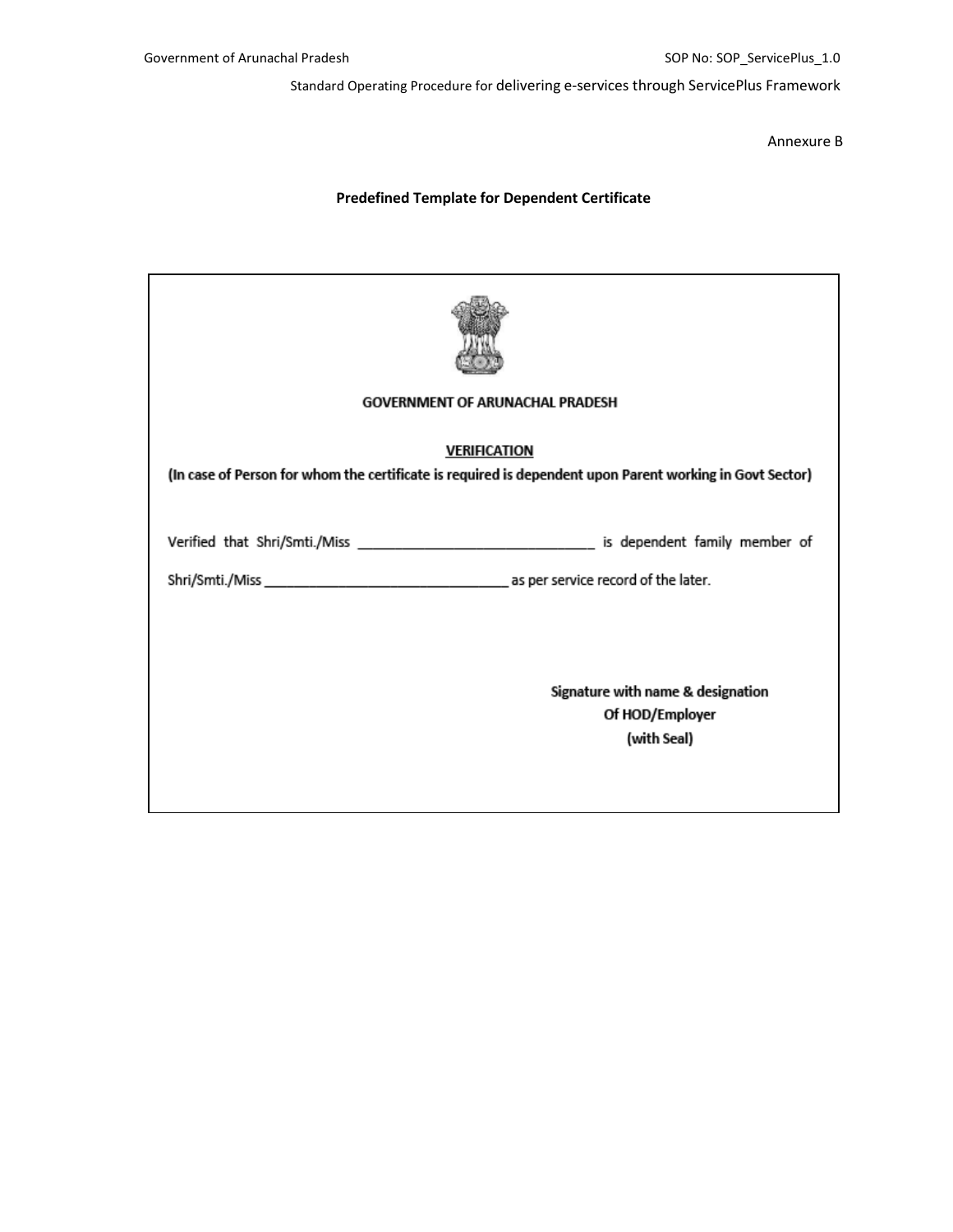## **Predefined Template for ST Certificate**

 $\Box$ 



### **GOVERNMENT OF ARUNACHAL PRADESH**

|                               | <b>CERTIFICATE FROM CONCERN HGB/GB</b>              |                     |
|-------------------------------|-----------------------------------------------------|---------------------|
|                               |                                                     |                     |
|                               | Son/Daughter of Shri/Smti/Late                      |                     |
|                               |                                                     |                     |
|                               | District of Arunachal Pradesh and belongs to Tribe. |                     |
| Paste recent                  |                                                     |                     |
| passport Size                 |                                                     | Signature of HGB/GB |
| Photograph for<br>attestation |                                                     | With name& Seal     |

|                                                                | CERTIFICATE FROM ADMINISTRATIVE OFFICER                                   |  |
|----------------------------------------------------------------|---------------------------------------------------------------------------|--|
|                                                                | Certified that verification conducted by me revealed that Shri/Smti./Miss |  |
|                                                                |                                                                           |  |
|                                                                |                                                                           |  |
|                                                                |                                                                           |  |
| Paste recent<br>passport Size<br>Photograph for<br>attestation | Signature of Administrative Officer<br>(Name and Seal)                    |  |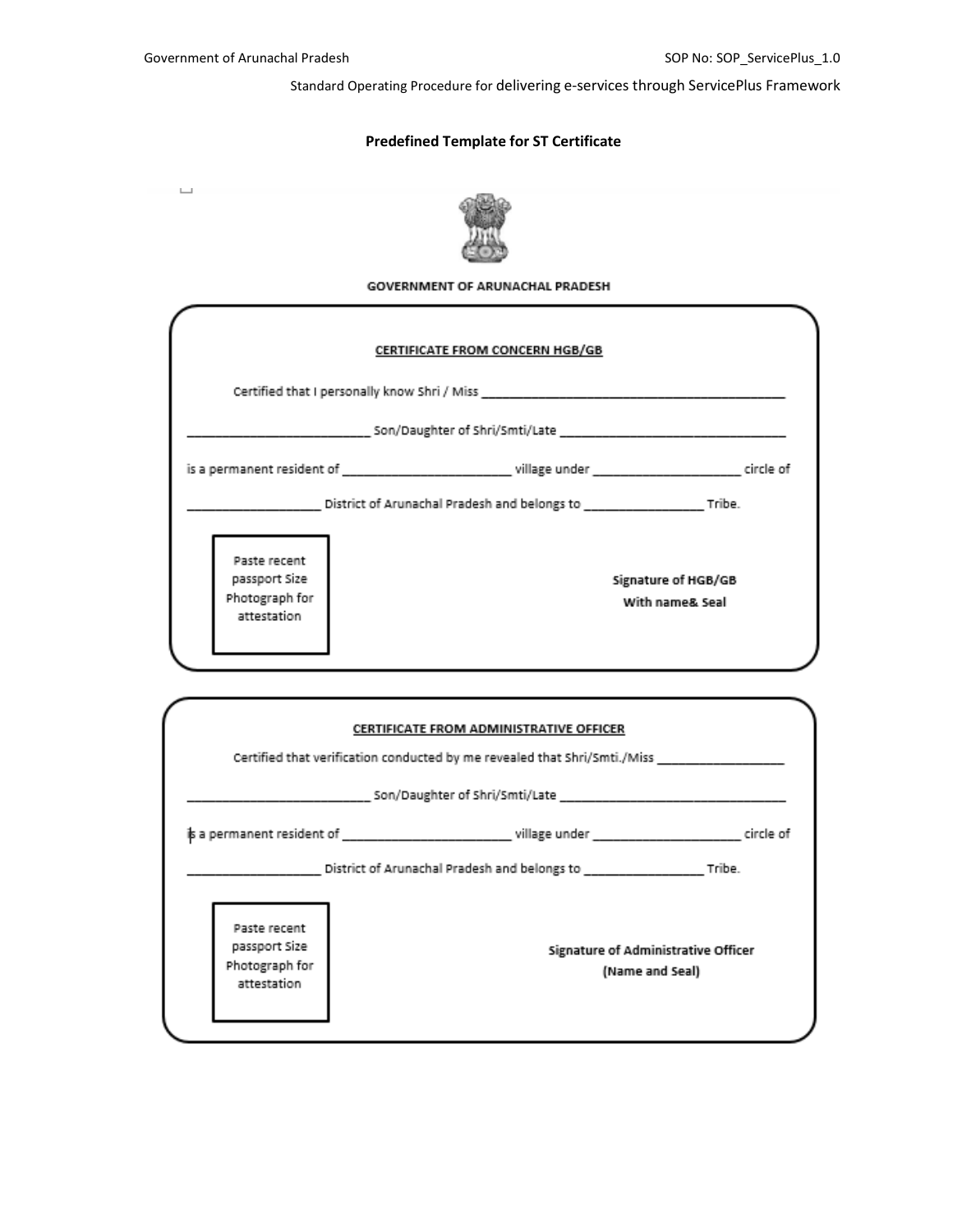### **Predefined Template for Permanent Residential Certificate**



#### **GOVERNMENT OF ARUNACHAL PRADESH**

| Certified that Shri/Smti/Miss and the control of the control of the S/o W/o D/o                                                                                                                                                |
|--------------------------------------------------------------------------------------------------------------------------------------------------------------------------------------------------------------------------------|
|                                                                                                                                                                                                                                |
| is a permanent resident of                                                                                                                                                                                                     |
| village circle and circle and contact the control of the control of the control of the circle of the control of the control of the control of the control of the control of the control of the control of the control of the c |
|                                                                                                                                                                                                                                |
| 1. *(Name in Block Letters)                                                                                                                                                                                                    |
| Signature of HGB or GB with date and seal                                                                                                                                                                                      |
|                                                                                                                                                                                                                                |

|                                                   | RECOMMENDATION BY LOCAL ADMINISTRATIVE OFFICER                                       |
|---------------------------------------------------|--------------------------------------------------------------------------------------|
|                                                   | Certified that the above information have been verified and recommended for issue of |
| Permanent Residence Certificate to the applicant. |                                                                                      |
|                                                   |                                                                                      |
|                                                   |                                                                                      |
| Paste recent                                      |                                                                                      |
| passport Size                                     | (Signature & Office seal)                                                            |
| Photograph for                                    | Name:                                                                                |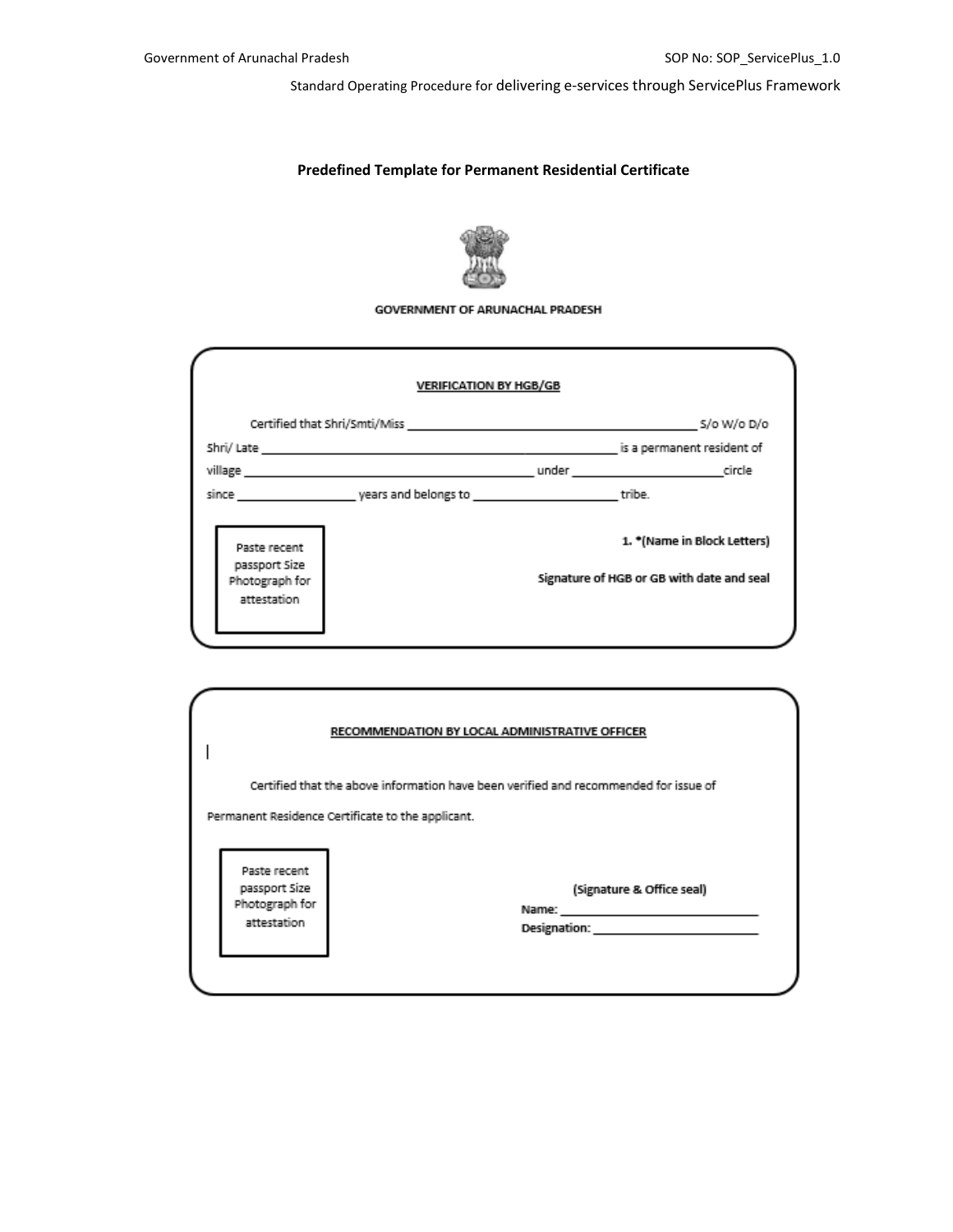### **Predefined Template for Temporary Residential Certificate (Govt. Category)**

|                                              | <b>EVIDENCE OF GUARDIANSHIP / DEPENDENCE CERTIFICATE</b>                                                                                                         |
|----------------------------------------------|------------------------------------------------------------------------------------------------------------------------------------------------------------------|
|                                              | <b>TRC FORM-A (Government)</b>                                                                                                                                   |
|                                              |                                                                                                                                                                  |
|                                              | Certified that Shri/Smti/Miss Samuel Certified that Shri/Smti/Miss                                                                                               |
|                                              | Shri / Late is ordinarily a resident of                                                                                                                          |
|                                              | village under will also and all the contract of the contract of the contract of the contract of the contract of                                                  |
|                                              | circle/Sub-Division and his/her parents/guardian Shri/Smt.                                                                                                       |
|                                              |                                                                                                                                                                  |
|                                              | Hence, I recommend the applicant for issue of Temporary Resident Certificate.<br>(Name in Block Letters)<br><b>Signature and seal of HoD/Controlling Officer</b> |
|                                              |                                                                                                                                                                  |
|                                              | RECOMMENDATION BY LOCAL ADMINISTRATIVE OFFICER                                                                                                                   |
|                                              | <b>TRC FORM-A (Government)</b>                                                                                                                                   |
|                                              | Certified that the above information has been verified and recommended for issue of Temporary                                                                    |
|                                              |                                                                                                                                                                  |
|                                              |                                                                                                                                                                  |
| Resident Certificate (TRC) to the applicant. | (Signature & Office seal)                                                                                                                                        |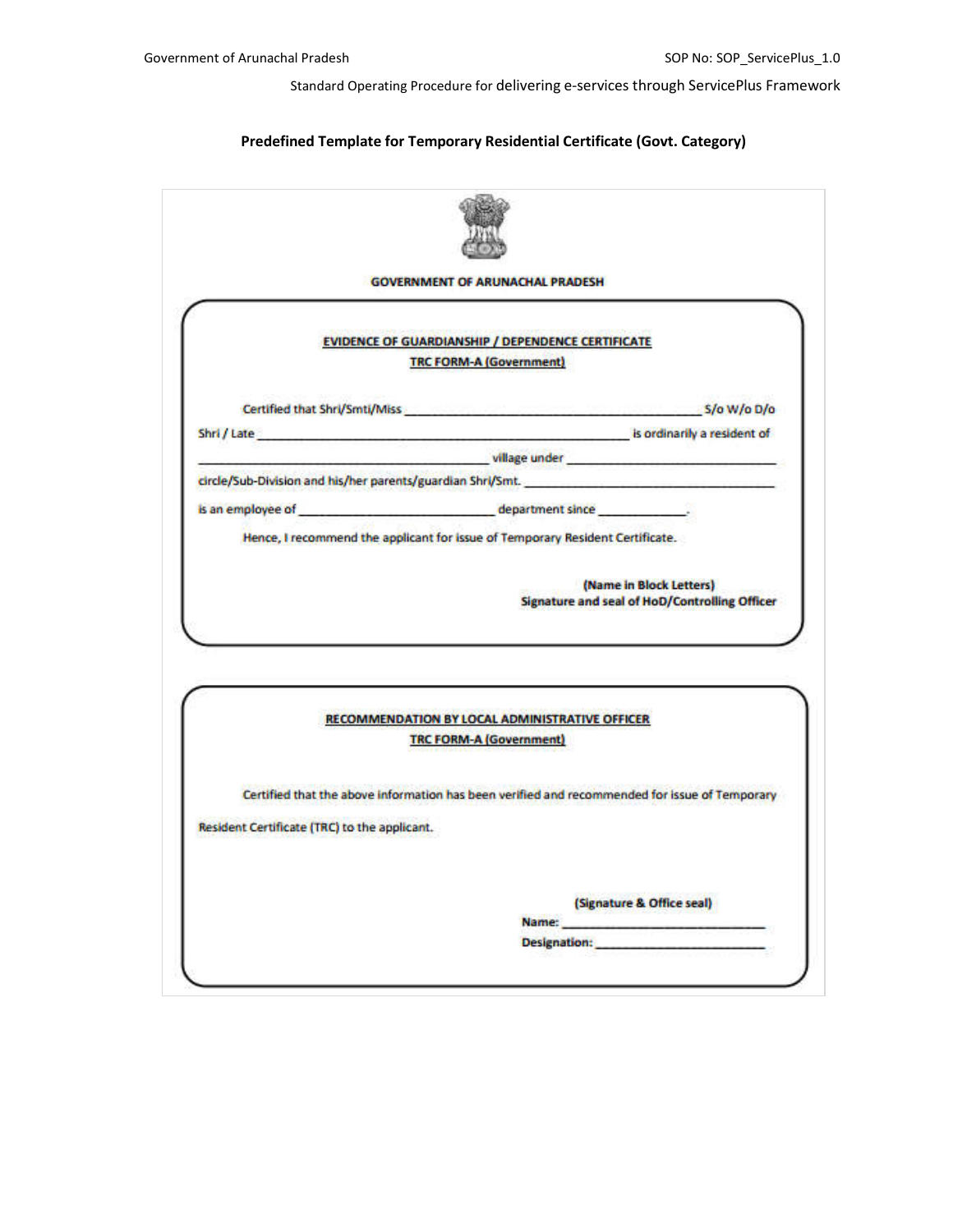### **Predefined Template for Temporary Residential Certificate (Business Category)**

|                                              | <b>EVIDENCE OF GUARDIANSHIP / DEPENDENCE CERTIFICATE</b><br><b>TRC FORM-B (Business)</b>              |
|----------------------------------------------|-------------------------------------------------------------------------------------------------------|
|                                              |                                                                                                       |
|                                              | Certified that Shri/Smti/Miss S/o W/o D/o                                                             |
|                                              |                                                                                                       |
|                                              | resident of the communities and continued and continued and continued and continued and continued and |
|                                              | has been working under me and running business under my trading license No.:                          |
|                                              |                                                                                                       |
|                                              | 1. (Name in Block Letters)                                                                            |
|                                              | <b>Signature of Shop Owner/</b>                                                                       |
|                                              |                                                                                                       |
|                                              | <b>Trading License Holder</b>                                                                         |
|                                              |                                                                                                       |
|                                              | 2. Signature of Bazar Secy./ Committee                                                                |
|                                              |                                                                                                       |
|                                              |                                                                                                       |
|                                              | RECOMMENDATION BY LOCAL ADMINISTRATIVE OFFICER                                                        |
|                                              | <b>TRC FORM-B (Business)</b>                                                                          |
| Resident Certificate (TRC) to the applicant. | Certified that the above information has been verified and recommended for issue of Temporary         |
|                                              |                                                                                                       |
|                                              |                                                                                                       |
|                                              | (Signature & Office seal)<br>Name:                                                                    |